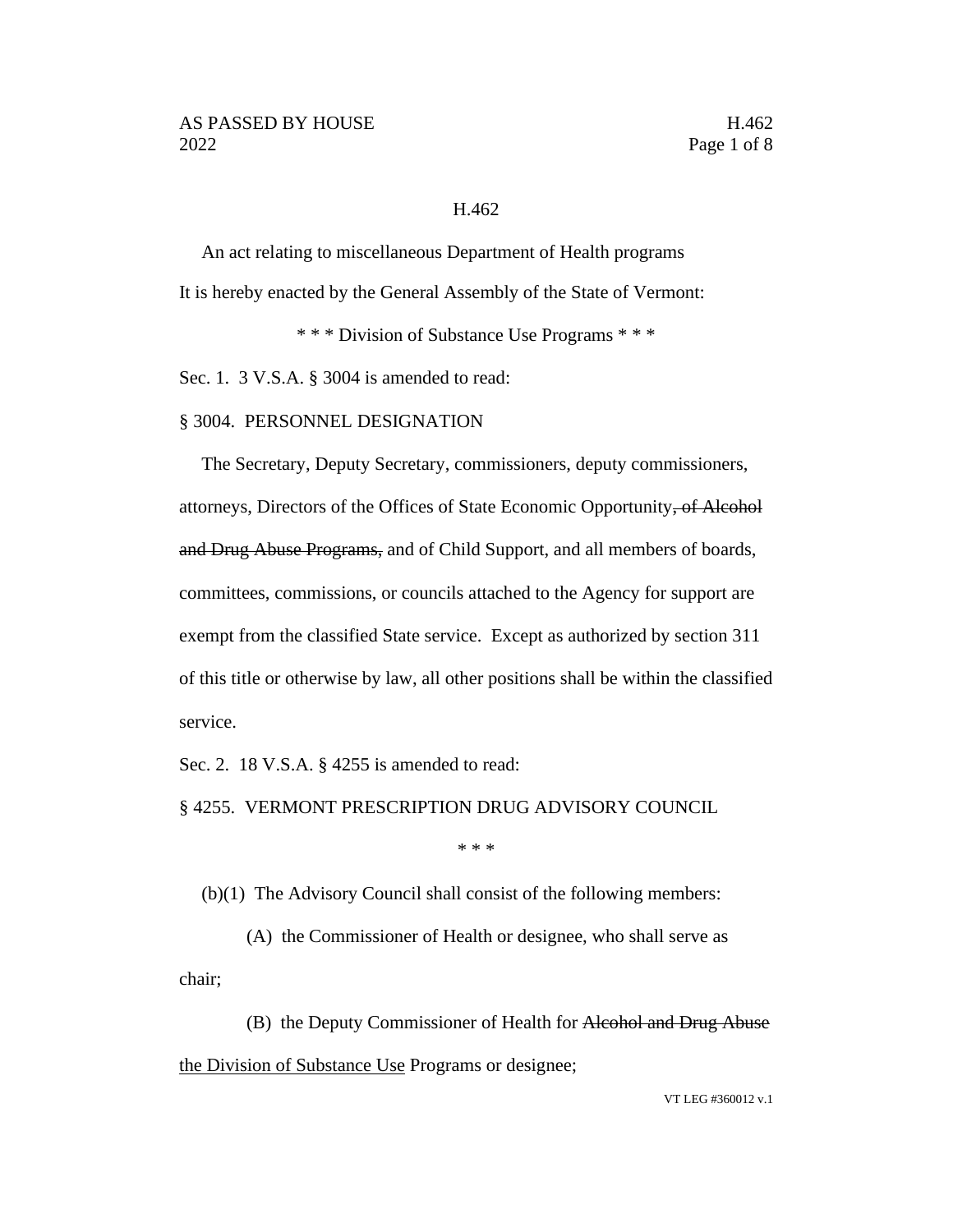\* \* \*

(CC) a drug and alcohol abuse counselor licensed pursuant to 26 V.S.A. chapter 62, to be selected by the Deputy Commissioner of Health for Alcohol and Drug Abuse the Division of Substance Use Programs;

\* \* \*

Sec. 3. 18 V.S.A. 4806 is amended to read:

# § 4806. DIVISION OF ALCOHOL AND DRUG ABUSE SUBSTANCE USE PROGRAMS

(a) The Division of Alcohol and Drug Abuse Substance Use Programs shall plan, operate, and evaluate a consistent, effective program of substance abuse use programs. All duties, responsibilities, and authority of the Division shall be carried out and exercised by and within the Department of Health.

\* \* \*

(c) Under the direction of the Commissioner of Health, the Deputy Commissioner of Alcohol and Drug Abuse Programs for the Division shall review and approve all alcohol and drug programs developed or administered by any State agency or department, except for alcohol and drug education programs developed by the Agency of Education in conjunction with the Alcohol and Drug Abuse Council pursuant to 16 V.S.A. § 909.

\* \* \*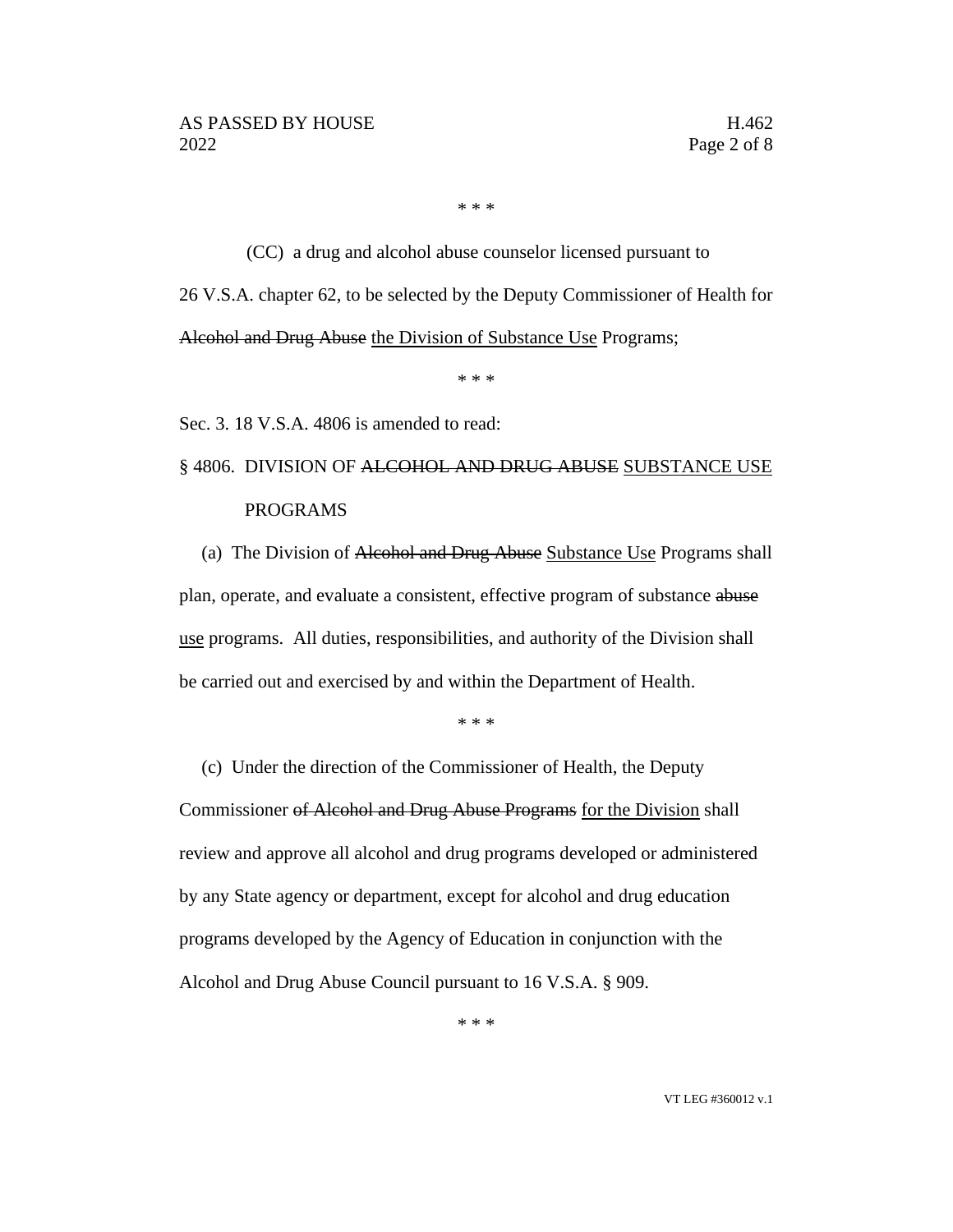Sec. 4. 18 V.S.A. § 7253 is amended to read:

### § 7253. CLINICAL RESOURCE MANAGEMENT AND OVERSIGHT

The Commissioner of Mental Health, in consultation with health care providers as defined in section 9432 of this title, including designated hospitals, designated agencies, individuals with mental conditions or psychiatric disabilities, and other stakeholders, shall design and implement a clinical resource management system that ensures the highest quality of care and facilitates long-term, sustained recovery for individuals in the custody of the Commissioner.

\* \* \*

(2) For the purpose of maintaining the integrity and effectiveness of the clinical resource management system, the Department of Mental Health shall:

\* \* \*

(B) coordinate care across the mental and physical health care systems as well as ensure coordination within the Agency of Human Services, particularly the Department of Corrections, the Department of Health's Alcohol and Drug Abuse Division of Substance Use Programs, and the Department of Disabilities, Aging, and Independent Living;

\* \* \*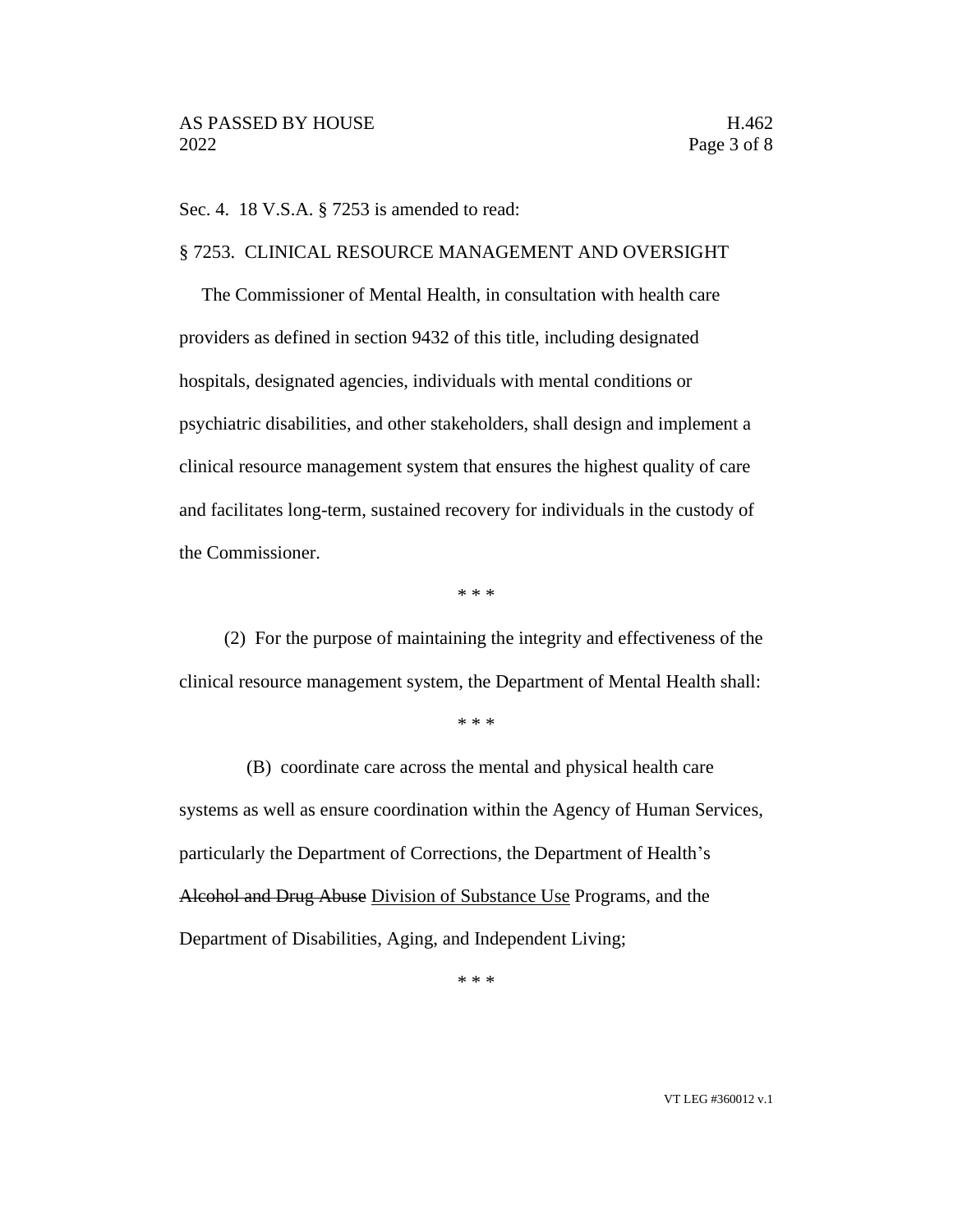Sec. 5. 23 V.S.A. § 1216 is amended to read:

§ 1216. PERSONS UNDER 21 YEARS OF AGE; ALCOHOL

### CONCENTRATION OF 0.02 OR MORE

\* \* \*

(g) The Alcohol and Driving Program required under this section shall be administered by the Office of Alcohol and Drug Abuse Department of Health's Division of Substance Use Programs and shall take into consideration any particular treatment needs of operators under the age of 21 years of age.

\* \* \*

Sec. 6. 23 V.S.A. § 3207f is amended to read:

§ 3207f. PERSONS UNDER 21 YEARS OF AGE; ALCOHOL

#### CONCENTRATION OF 0.02 OR MORE

\* \* \*

(f) The alcohol program required under this section shall be administered by the Office of Alcohol and Drug Abuse Department of Health's Division of Substance Use Programs and shall take into consideration any particular treatment needs of operators under the age of 21 years of age.

\* \* \*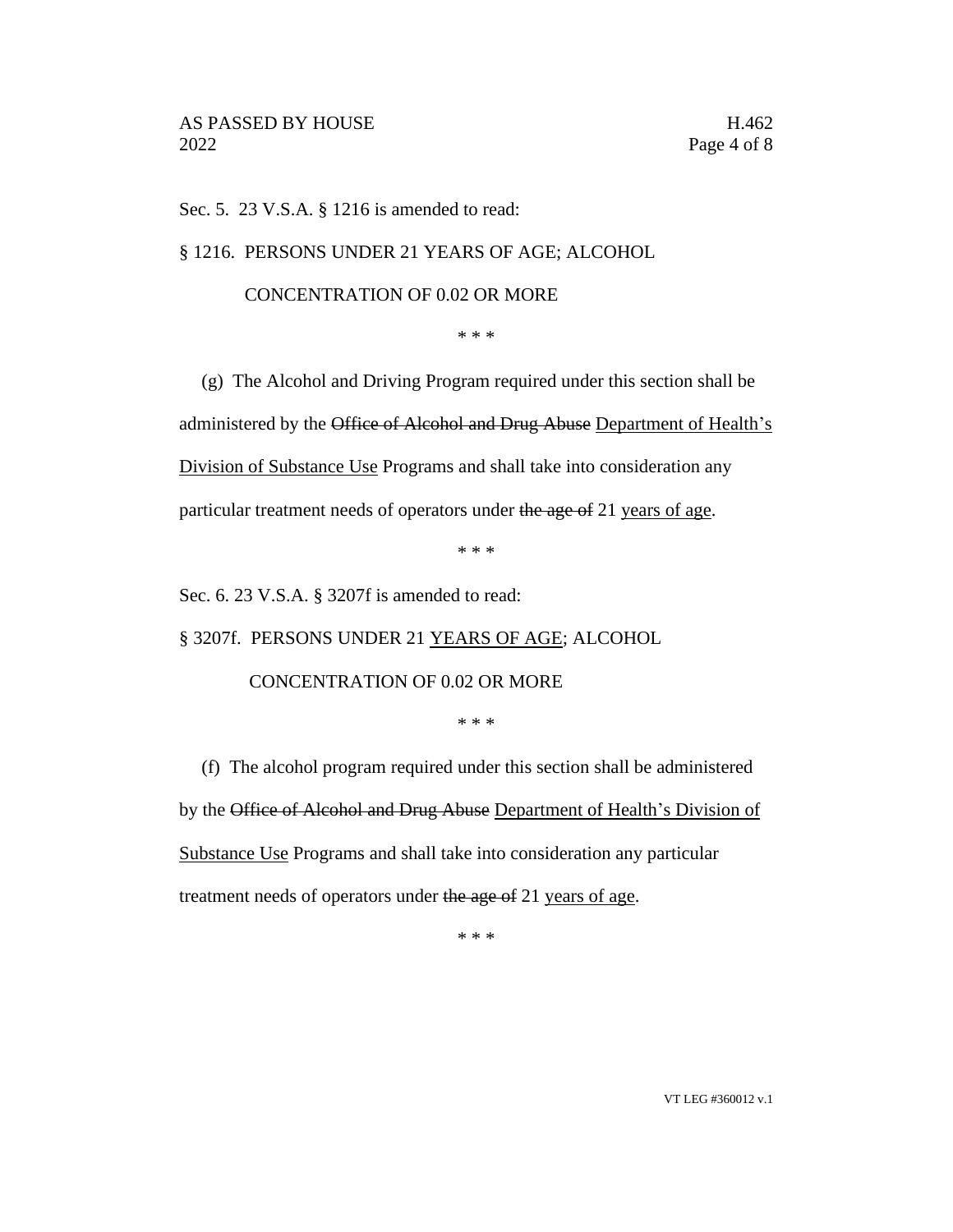Sec. 7. 23 V.S.A. § 3323a is amended to read:

§ 3323a. PERSONS UNDER 21 YEARS OF AGE; ALCOHOL

### CONCENTRATION OF 0.02 OR MORE

\* \* \*

(f) The alcohol program required under this section shall be administered by the Office of Alcohol and Drug Abuse Department of Health's Division of Substance Use Programs and shall take into consideration any particular treatment needs of operators under the age of 21 years of age.

\* \* \*

Sec. 8. 33 V.S.A. § 5272 is amended to read:

§ 5272. JUVENILE JUSTICE UNIT; JUVENILE JUSTICE DIRECTOR

\* \* \*

(c) The Juvenile Justice Director shall ensure that the following occur:

\* \* \*

(3) cooperation among appropriate departments, including the

Department; the Agency of Education; the Departments of Corrections, of Labor, of Mental Health, of Public Safety, and of Disabilities, Aging, and Independent Living; and the Department of Health's Division of Alcohol and Drug Abuse Substance Use Programs;

\* \* \*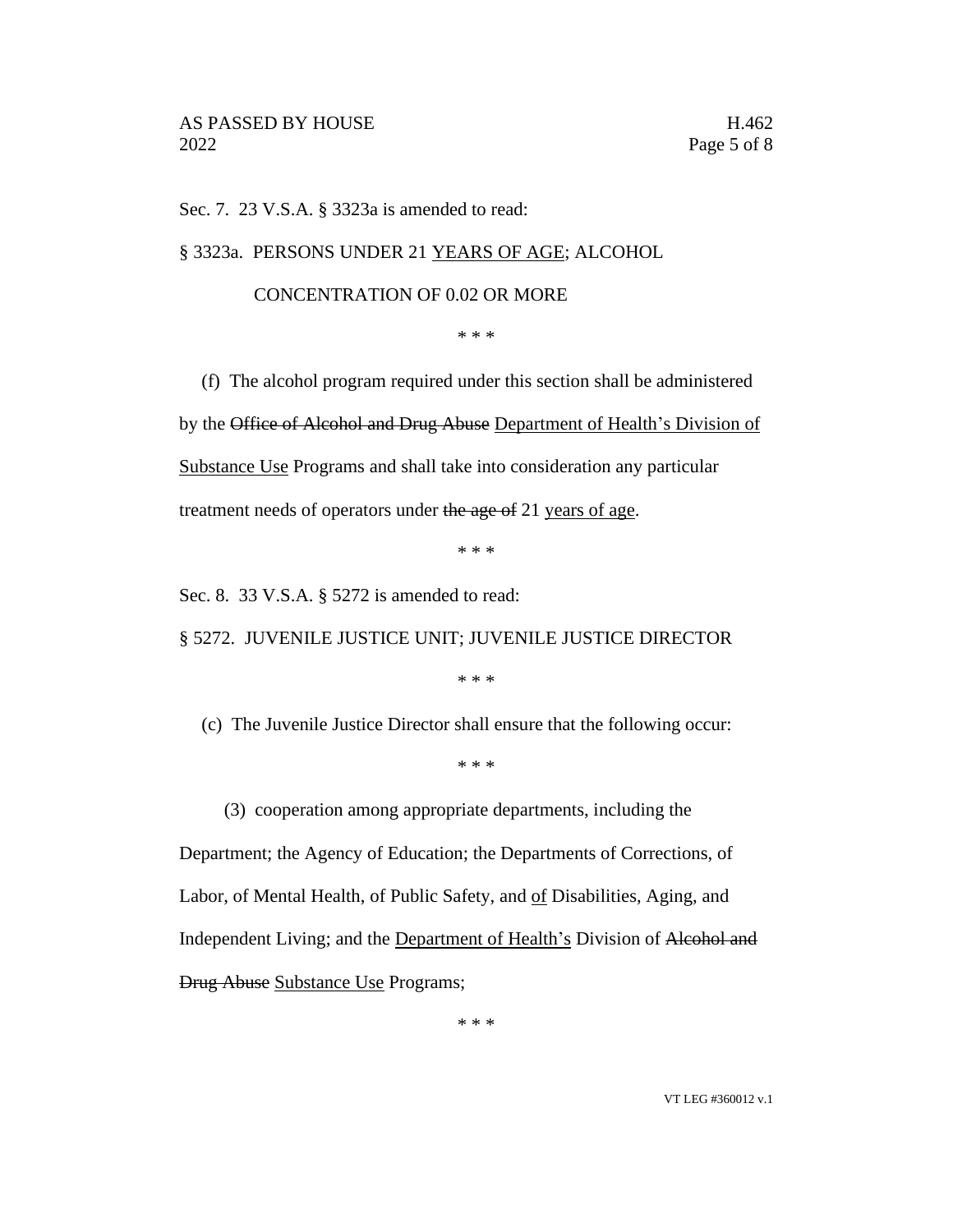\* \* \* Expansion of Drug Disposal Kiosks \* \* \*

Sec. 9. 18 V.S.A. § 4224 is amended to read:

### § 4224. UNUSED PRESCRIPTION DRUG DISPOSAL PROGRAM

(a) The Department of Health shall establish and maintain the Statewide Unused Prescription Drug Disposal Program to provide for the safe disposal of Vermont residents' unused and unwanted prescription drugs. The Program may include establishing secure collection and disposal sites and providing medication envelopes for sending unused prescription drugs to an authorized collection facility for destruction.

(b) Pharmacies that operate 10 or more establishments in the United States, while concurrently conducting business in Vermont, shall enroll in a drug disposal kiosk program not later than December 31, 2022.

\* \* \* Child Fatality Review Team \* \* \*

Sec. 10. 18 V.S.A. § 1561 is amended to read:

§ 1561. CHILD FATALITY REVIEW TEAM

\* \* \*

 $(g)(1)$  Confidentiality.

VT LEG #360012 v.1 (1)(A) The records produced or acquired by the Team are exempt from public inspection and copying under the Public Records Act and shall be kept confidential. The records of the Team are not subject to subpoena, discovery, or introduction into evidence in a civil or criminal action. Nothing in this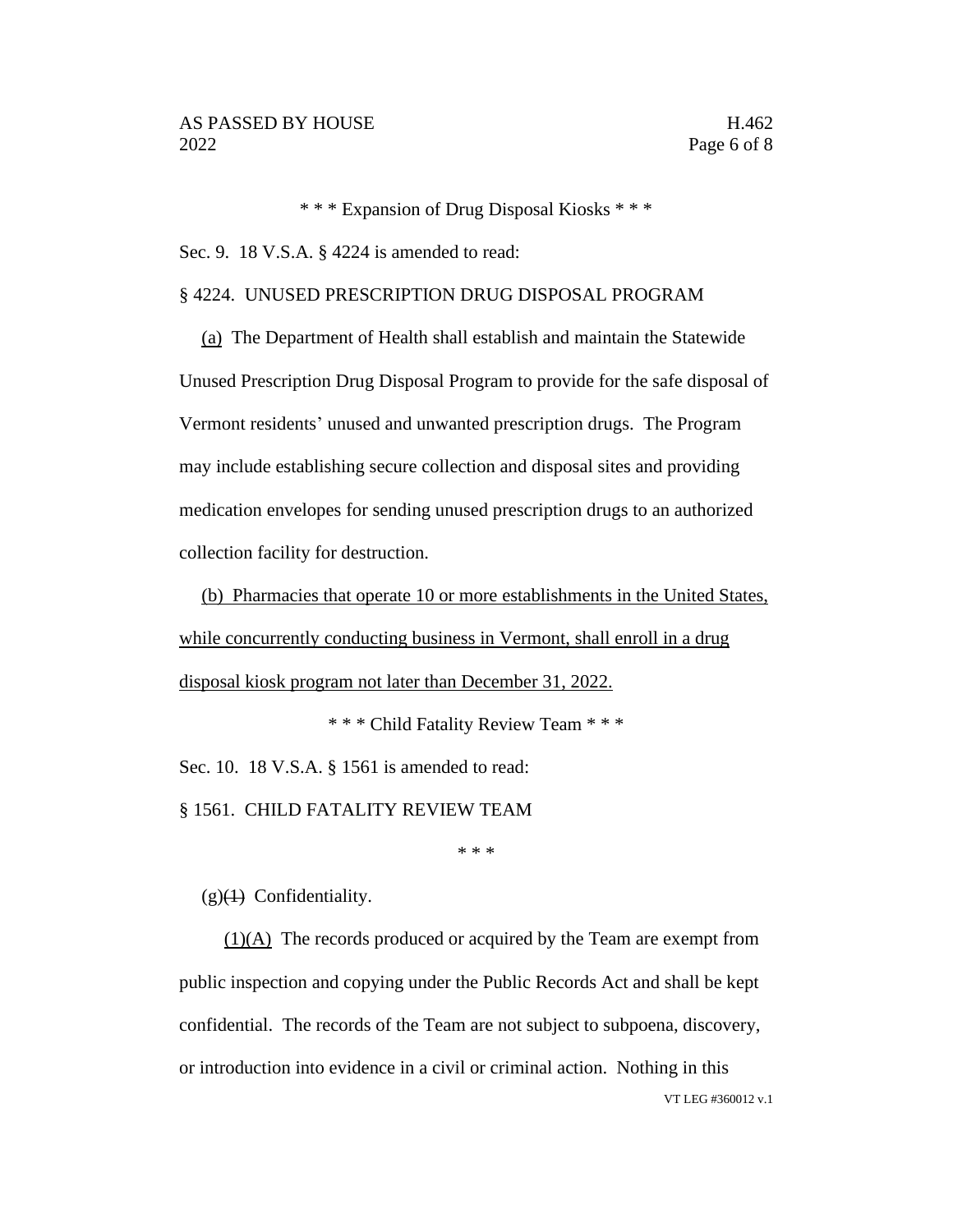section shall be construed to limit or restrict the right to discover or use in any civil or criminal proceedings information or records that are available from another source and entirely outside the Team's review. The Team shall not use the information or records generated during the course of its review for purposes other than those described in this section.

(B) The Department may share deidentified data produced or acquired by the Team with other states that have child fatality review panels, provided access under such agreements is consistent with the privacy, security, and disclosure protections in this chapter.

\* \* \*

\* \* \* Autopsy Reports \* \* \*

Sec. 11. 18 V.S.A. § 5205 is amended to read:

## § 5205. DEATH CERTIFICATE WHEN NO ATTENDING PHYSICIAN AND IN OTHER CIRCUMSTANCES; AUTOPSY

#### \* \* \*

(f) The State's Attorney or Chief Medical Examiner, if either deem it necessary and in the interest of public health, welfare, and safety, or in furtherance of the administration of the law, may order an autopsy to be performed by the Chief Medical Examiner or under his or her the Chief Medical Examiner's direction. Upon completion of the autopsy, the Chief Medical Examiner shall submit a report to such State's Attorney and the